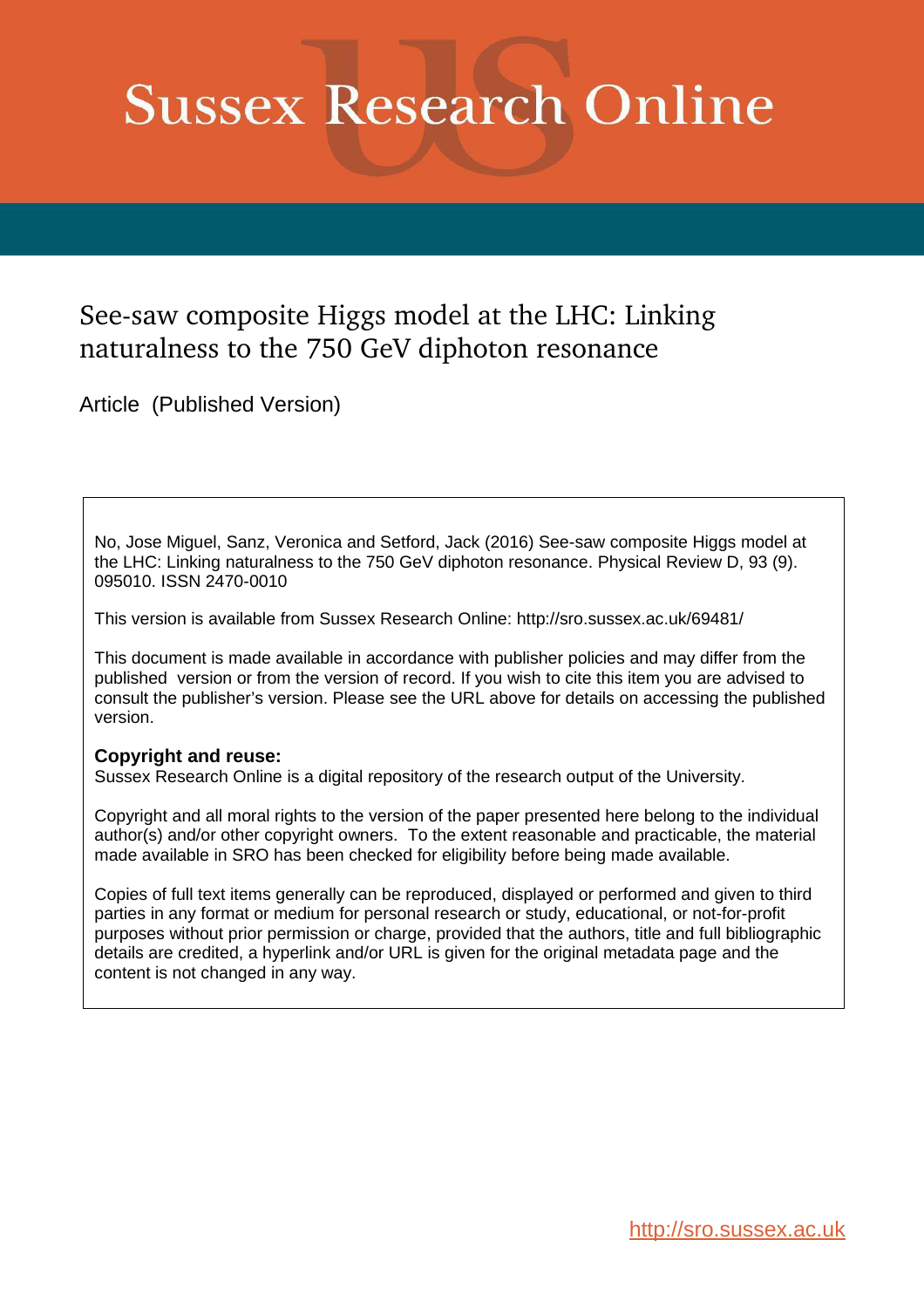### See-saw composite Higgs model at the LHC: Linking naturalness to the 750 GeV diphoton resonance

Jose Miguel No, Veronica Sanz, and Jack Setford

Department of Physics and Astronomy, University of Sussex, Brighton BN1 9QH, United Kingdom (Received 11 January 2016; published 16 May 2016)

We explore the possibility of explaining the recent ∼750 GeV excesses observed by ATLAS and CMS in the γγ spectrum in the context of a compelling theory of naturalness. The potential spin-zero resonance responsible for the excesses also requires the existence of new heavy charged states. We show that both such features are naturally realized in a see-saw composite Higgs model for electroweak symmetry breaking, where the new pseudo-Goldstone bosons are expected to be comparatively heavier than the Standard Model Higgs, and the new fermions have masses in the TeV range. If confirmed, the existence of this new resonance could be the first stone in the construction of a new theory of naturalness.

DOI: [10.1103/PhysRevD.93.095010](http://dx.doi.org/10.1103/PhysRevD.93.095010)

#### I. INTRODUCTION

<span id="page-1-1"></span><span id="page-1-0"></span>Very recently, both ATLAS [\[1\]](#page-4-0) and CMS [\[2\]](#page-4-1) Collaborations have observed a prominent excess in the diphoton spectrum around  $m_{\gamma\gamma} \sim 750 \text{ GeV}$ , which could be the first signature of new physics beyond the Standard Model (SM) at the Large Hadron Collider (LHC). The most likely hypothesis is that of a spin-zero resonance produced via gluon fusion, which if confirmed would mean the discovery of a new scalar degree of freedom. Theories with scalar particles, including the Higgs, require a fine-tuning of parameters unless one introduces new symmetries or dynamics. With the unveiling of a new scalar resonance, substantially heavier than the Higgs, we are facing a new challenge to accommodate both scalars in a single natural setup.

Here we show how this can be achieved in the context of composite Higgs [\[3\],](#page-4-2) based on the model proposed by some of the authors [\[4\],](#page-5-0) with the Higgs and the new resonance realized as pseudo-Goldstone bosons of spontaneously broken global symmetries. This mechanism protects the scalar potential from the problematic UV sensitivity, and at the same time opens a door to address key open questions in the SM, such as the nature of dark matter (DM) and the origin of the matter-antimatter asymmetry in the Universe.

<span id="page-1-3"></span><span id="page-1-2"></span>For these scenarios to be viable completions of the SM, the scalar potential must allow for electroweak symmetry breaking (EWSB), which requires a negative mass-squared term for the Higgs field. This is generically induced via fermionic loop contributions to the potential, coming dominantly from "top partner" states. In standard composite Higgs scenarios, in order to achieve natural EWSB together with a light Higgs mass, these new fermions cannot be much heavier than the electroweak (EW) scale  $v = 246$  GeV, which creates a significant amount of tension as the current LHC limits push their mass towards the TeV scale.

In [\[4\]](#page-5-0) an elegant solution to the above problem was proposed, in the form of a see-saw type of EWSB, based on a sequential symmetry breaking pattern such as  $SO(6) \rightarrow SO(5) \rightarrow SO(4)$ , which gives rise to a pseudo-Goldstone doublet  $\phi$  and singlet  $\eta$  from the first breaking, and another doublet  $\theta$  from the second breaking. Due to the sequential pattern, the  $\eta$ ,  $\phi$  fields are expected to be significantly heavier than  $\theta$ , since  $SO(6)/SO(5)$  breaking interactions would generate a mass for  $\eta$ ,  $\phi$  but not  $\theta$ . In this scenario, scalar potential terms of the form  $\mu^2 \phi^{\dagger} \theta + \text{H.c.}$ would give rise to a mixing between the heavy and light scalar doublets, yielding after diagonalization a negative mass term for the light doublet eigenstate, which would trigger EWSB without the need of light top partners, those being now linked instead to the heavier pseudo-Goldstone scalars  $\phi$ ,  $\eta$ .

As a mass hierarchy between the Higgs and the supposed new scalar resonance around 750 GeV is precisely what one would expect in this scenario, it is compelling to investigate the possibility that the new resonance can be identified with either of the heavy scalars  $\phi$  or  $\eta$ , possibility which we explore in this work.

#### II. A SEE-SAW COMPOSITE HIGGS MODEL

<span id="page-1-4"></span>Let us now discuss the main features of our setup (for a more detailed discussion, see [\[4\]](#page-5-0)). The model features a global  $SO(6)$  symmetry that is spontaneously broken via  $SO(6) \rightarrow SO(5) \rightarrow SO(4)$ . This spontaneous breaking is assumed to be triggered by the condensation of some strongly interacting sector endowed with a global  $SO(6)$ symmetry. The scales of the first and second breakings are denoted by  $F_1$  and  $F_2$  respectively. These scales correspond to the decay constants of the Goldstone bosons, and are generated dynamically via the strongly interacting dynamics. Although in the simplest scenario the breakings occur at the same scale (i.e.  $F_1 = F_2$ ), we also allow for the possibility that the two sets of Goldstone bosons have *different* decay constants  $(F_1 > F_2)$ . As discussed in [\[4\],](#page-5-0) a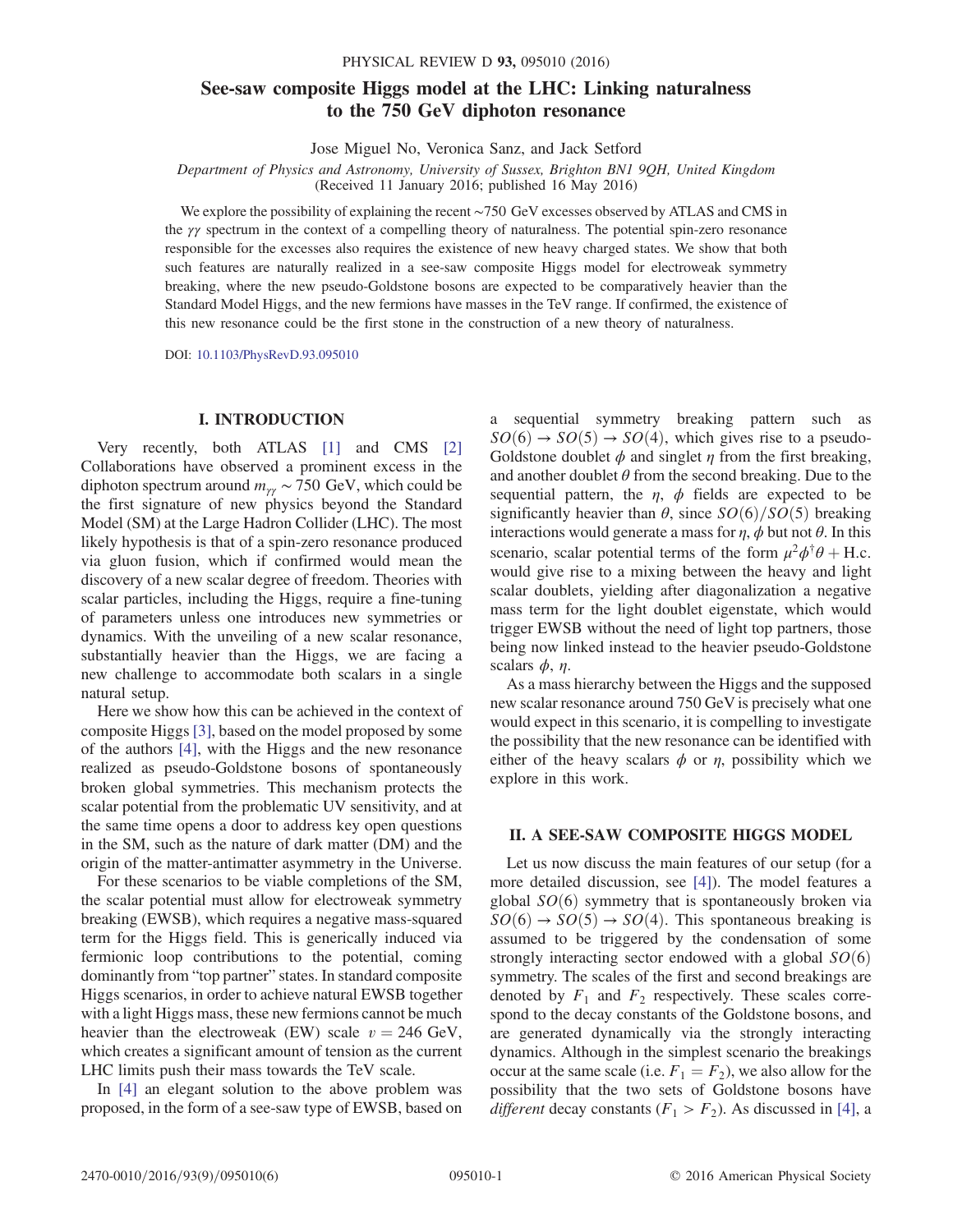large hierarchy between the two scales  $F_1 \gg F_2$  will however reintroduce some degree of tuning.

The first breaking  $SO(6) \rightarrow SO(5)$  gives rise to five Goldstone bosons, an  $SU(2)_L$  doublet  $\phi$  and a singlet  $\eta$  [\[5\]](#page-5-1), while the second breaking  $SO(5) \rightarrow SO(4)$  gives rise to another doublet  $\theta$ . The light doublet  $\theta$  will eventually be associated with the SM-like Higgs doublet. The lightness of  $\theta$  is guaranteed by the (approximate)  $SO(5)$  symmetry, so that any corrections to its mass  $m_{\theta}$  will be proportional to the amount of  $SO(5)$  breaking. Large sources of  $SO(6)/SO(5)$  breaking will (in the absence of any other explicit breaking) leave the potential for  $\theta$  unaffected, while contributing to the potential for  $\phi$  and  $\eta$ . Thus we consider scenarios in which  $SO(6)/SO(5)$  is badly broken, since these naturally lead to a mass hierarchy between the  $SO(6)/SO(5)$  Goldstones ( $\phi$  and  $\eta$ ) and the Higgs.

<span id="page-2-3"></span>The explicit  $SO(6)/SO(5)$  breaking could come from a variety of sources: a simple possibility is to consider a new set of elementary fermions  $\psi$  in a multiplet of  $SO(5)$ coupled to fermionic strong sector operators  $\mathcal{O}_{\psi}$  via

$$
\Delta \mathcal{L} = \alpha \bar{\psi} \mathcal{O}_{\psi} + \text{H.c.,}
$$
 (1)

such that loops of these fermions induce large contributions to  $V(\phi, \eta)$  with a characteristic scale  $\alpha F_1/4\pi$ . Alternatively, the gauge group could be enlarged to include an extra set of gauge bosons  $A_u$  coupling to  $\phi$  and  $\eta$ , but not to  $\theta$ 

$$
\Delta \mathcal{L} = \beta J_{\mu}^{\phi, \eta} A^{\mu}.
$$
 (2)

Here  $J_{\mu}^{\phi,\eta}$  represents the current associated with the  $SO(6)/SO(5)$  symmetry, which excites  $\phi$  and  $\eta$  from the vacuum. In the presence of [\(2\)](#page-1-0), contributions to the potential  $V(\phi, \eta)$  would scale as  $\beta F_1/4\pi$ . The explicit breaking parameters  $\alpha$ ,  $\beta$  may be large without affecting the second Goldstone doublet  $\theta$ , since the couplings in [\(1\)](#page-1-1) and [\(2\)](#page-1-0) preserve  $SO(5)$ .

<span id="page-2-4"></span>As discussed above, the presence of sources of explicit  $SO(6)/SO(5)$  breaking in the UV theory yield mass terms for the first set of Goldstone bosons

$$
\mathcal{L}_{\phi,\eta} = m_{\phi}^2 \phi^2 + m_{\eta}^2 \eta^2, \tag{3}
$$

as well as mixing terms between the various sets of Goldstones

$$
\mathcal{L}_{\text{mix}} = A_1 F_2 \phi \cdot \theta \frac{s_{\theta}}{|\theta|} + A_2 F_2 \eta c_{\theta} + B_1 F_2^2 (\phi \cdot \theta)^2 \frac{s_{\theta}^2}{|\theta|^2} + B_2 F_2^2 \eta^2 c_{\theta}^2 + 2 B_3 F_2^2 \eta \phi \cdot \theta \frac{s_{\theta} c_{\theta}}{|\theta|},
$$
\n(4)

<span id="page-2-0"></span>where the Goldstone doublets  $\phi$ ,  $\theta$  have been expressed as vectors  $\boldsymbol{\phi} = (\phi^1 \phi^2 \phi^3 \phi^4)^T$  and  $\boldsymbol{\theta} = (\theta^1 \theta^2 \theta^3 \theta^4)^T$  of  $SO(4) \approx$  $SU(2)_L \times SU(2)_R$ . The parameters  $A_i$  and  $B_i$  have mass dimension  $[A] = 2$ ,  $[B] = 0$ , and

$$
s_{\theta} = \sin \frac{|\theta|}{F_2}, \qquad c_{\theta} = \cos \frac{|\theta|}{F_2}.
$$
 (5)

In the exact  $SO(5)$  limit we must have  $A_1 = A_2$  and  $B_1 =$  $B_2 = B_3$  in [\(4\),](#page-1-2) as well as  $m_{\phi} = m_{\eta}$  in [\(3\).](#page-1-3) In this limit [\(3\)](#page-1-3) and [\(4\)](#page-1-2) yield the most general effective Lagrangian for  $\phi$ ,  $\theta$ and  $\eta$  up to quartic order in the fields and invariant under  $SO(5)$ . The invariance under  $SO(5)$  can be made manifest by grouping  $\phi$  and  $\eta$  together into a vector of  $SO(5)$ :  $(\phi^1 \phi^2 \phi^3 \phi^4 \eta)$ , while  $\theta$  is parametrized by a nonlinear sigma field Σ

<span id="page-2-1"></span>
$$
\Sigma(\theta) = \exp(i\sqrt{2}X^a\theta^a/F_2)(0,0,0,0,1)^T
$$
  
= 
$$
\frac{\sin(|\theta|/F_2)}{|\theta|/F_2}(\theta^1,\theta^2,\theta^3,\theta^4,|\theta|\cot(|\theta|/F_2))^T,
$$
 (6)

where  $X^a$  are the spontaneously broken  $SO(5)/SO(4)$ generators. Σ parametrizes the fluctuations of θ around the  $SO(5)$  breaking vacuum, and transforms as a vector of  $SO(5)$ . These transformation properties guarantee the  $SO(5)$  invariance of [\(4\)](#page-1-2) in the specified limit.

Assuming all the  $SO(6)/SO(5)$  breaking effects to have a common origin, the dimensionful parameters  $A_1$  and  $m_\phi^2$ [respectively equal to  $A_2$  and  $m_\eta^2$  in the  $SO(5)$  invariant limit] will be of similar size. As an example, if the breaking is due to an interaction such as [\(1\)](#page-1-1), both would be of order  $(\alpha F_1/4\pi)^2$ . In turn, coupling the strong sector to the SM will induce an explicit breaking of  $SO(5)$ . Thus, deviations from the  $SO(5)$  invariant limit in [\(4\)](#page-1-2) are expected comparable in size to the loop induced mass of the light doublet. If we define  $\delta m^2 = m_\phi^2 - m_\eta^2$  and  $\delta A = A_1 - A_2$ , then  $|\delta m^2| \approx |\delta A| \approx m_\theta^2$ . In summary, all contributions to the light Higgs mass are of order  $\sqrt{\delta A}$ ,  $\sqrt{\delta m^2}$ , being induced by  $SO(5)$  breaking effects, while the masses of  $\phi$  and  $\eta$ remain tied to the scale of  $SO(6)$  breaking and can therefore be parametrically larger. The model thus features a spectrum of scalar particles that exhibits a natural hierarchy of scales.

Looking at [\(4\),](#page-1-2) we first note that for  $A_2 \neq 0$ , the singlet field  $\eta$  develops a vacuum expectation value (vev),  $\eta \rightarrow \langle \eta \rangle + \eta$ , with

$$
\langle \eta \rangle = -\frac{A_2 F_2}{2(m_\eta^2 + B_2 F_2^2)},\tag{7}
$$

<span id="page-2-2"></span>and bearing in mind that  $A_2 \sim m_\eta^2$ , we have  $|\langle \eta \rangle| \lesssim F_2/2$ . At the same time, the term proportional to  $A_1$  in [\(4\)](#page-1-2) induces a mixing between the two doublets  $\phi$ ,  $\theta$ . The mass matrix reads

$$
\begin{pmatrix} m_{\phi}^2 & \mu^2 \\ \mu^2 & m_{\theta}^2 - \frac{A_2}{2F_2} \langle \eta \rangle - B_2 \langle \eta \rangle^2 \end{pmatrix}
$$
 (8)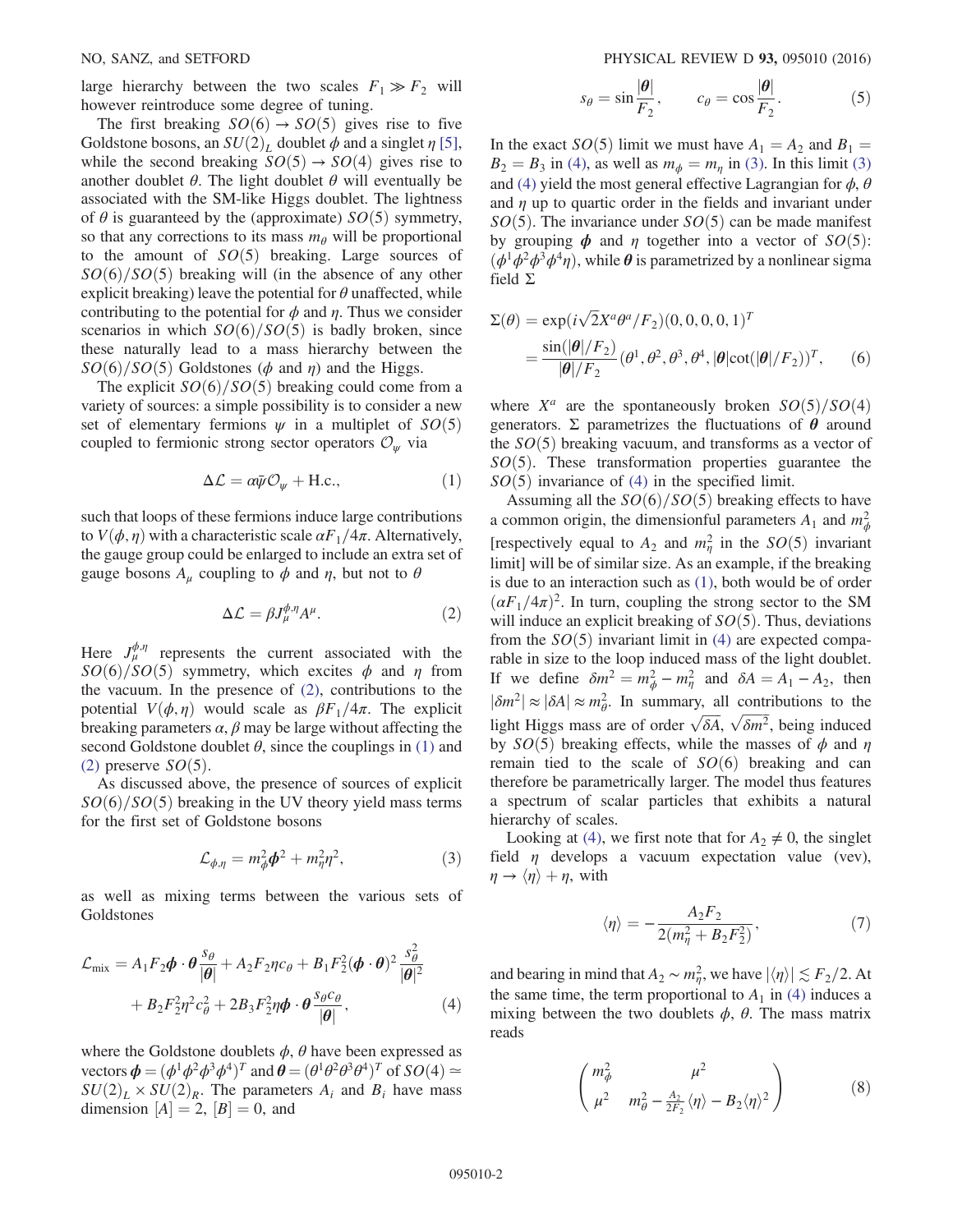<span id="page-3-0"></span>with  $\mu^2 = A_1/2 + B_3F_2\langle \eta \rangle$ . The mixing yields two (doublet) eigenstates  $H$  and  $h$ , the latter being the light SM-like Higgs, which obtains a negative mass squared for  $\mu^4 > m_\phi^2 \times (m_\theta^2 - A_2 \langle \eta \rangle / (2F_2) - B_2 \langle \eta \rangle^2)$ . The occurrence of such a negative mass-squared term from the mixing of the two Goldstone  $SU(2)<sub>L</sub>$  doublets, associated with the sequential global symmetry breaking pattern, is key in this framework, yielding viable EWSB  $\acute{a}$  la see-saw (see [\[6,7\]](#page-5-2) for a similar realization of EWSB in other contexts). The rotation to the doublet mass eigenbasis is given by  $\phi = c_{\alpha}H - s_{\alpha}h$ ,  $\theta = s_{\alpha}H + c_{\alpha}h$ , with  $c_{\alpha} \equiv \cos \alpha$ ,  $s_{\alpha} \equiv$  $\sin \alpha$  and the rotation angle given by

$$
\tan 2\alpha = \frac{A_1 + 2B_3 F_2 \langle \eta \rangle}{m_\phi^2 + \frac{A_2}{2F_2} \langle \eta \rangle + B_2 \langle \eta \rangle^2 - m_\theta^2}.
$$
 (9)

Expanding the scalar potential [\(4\)](#page-1-2) we find that the relevant terms involving  $\eta$ , H and h (up to  $D = 4$ ) are

$$
V(H, h, \eta) = -\mu_h^2 h^{\dagger} h + \mu_H^2 H^{\dagger} H + (m_\eta^2 + B_2 F_2^2) \eta^2
$$
  

$$
- \left[ \left( \frac{A_2}{2F_2} + 2B_2 \langle \eta \rangle \right) c_a^2 + B_3 F_2 s_{2a} \right] \eta h^{\dagger} h
$$
  

$$
- \left[ \left( \frac{A_2}{2F_2} + 2B_2 \langle \eta \rangle \right) s_a^2 - B_3 F_2 s_{2a} \right] \eta H^{\dagger} H
$$
  

$$
- \left[ \left( \frac{A_2}{2F_2} + 2B_2 \langle \eta \rangle \right) s_a c_a - 2B_3 F_2 c_{2a} \right] \eta H^{\dagger} h
$$
  

$$
+ B_2 c_a^2 \eta^2 h^{\dagger} h - B_2 s_a^2 \eta^2 H^{\dagger} H
$$
  

$$
- B_2 s_{2a} \eta^2 H^{\dagger} h + \text{H.c.}
$$
 (10)

with  $-\mu_h^2$  $\mu_h^2$  and  $\mu_H^2$  the resulting squared-mass terms after the diagonalization of [\(8\).](#page-1-4)

#### III. COUPLINGS OF H AND η TO γγ

The couplings of the new heavy scalar states H and  $\eta$  to  $\gamma\gamma$ occur via loops of the heavy fermions  $\Psi$  responsible for the explicit  $SO(6)/SO(5)$  breaking. These generically transform both under  $SU(3)_C$  and  $U(1)_Y$ . We note that in order to have consistent hypercharge assignments we need to extend the global symmetry to include an extra  $U(1)_X$ . The SM gauge group is embedded in  $SO(6) \times U(1)_X$  in such a way that hypercharge is realized as  $Y = X + T^{3R}$ , where  $T^{3R}$  is the third component of the  $SU(2)_R$  subgroup of the custodial  $SO(4) \sim SU(2)_L \times SU(2)_R$ .

Transforming under  $SU(3)_C$  and  $U(1)_Y$ , the heavy fermions may be responsible both for the production of these scalars at the LHC in gluon fusion  $pp(qq) \rightarrow H, \eta$ , and their subsequent decay into  $\gamma\gamma$ . The effective couplings of H,  $\eta = \varphi$  to SM gauge bosons are given by

$$
\mathcal{L}_G = -\frac{c_1 \alpha_1}{4} \varphi B_{\mu\nu} B^{\mu\nu} - \frac{c_2 \alpha_2}{4} \varphi W^i_{\mu\nu} W^{i\mu\nu} - \frac{c_3 \alpha_3}{4} \varphi G^a_{\mu\nu} G^{a\mu\nu}
$$
\n(11)

with  $i = 1, 2, 3, a = 1, \ldots, 8$  and  $\alpha_{1,2}$  being respectively  $g^2/(4\pi)$  and  $g^2/(4\pi)$ . We note that [\(11\)](#page-2-0) assumes  $\eta$  to be a CP-even state, whereas if  $\eta$  is a CP-odd particle, we need to substitute one of the field strengths by a dual:  $B_{\mu\nu}B^{\mu\nu} \to B_{\mu\nu}\tilde{B}^{\mu\nu}, \quad W^i_{\mu\nu}W^{i\mu\nu} \to W^i_{\mu\nu}\tilde{W}^{i\mu\nu} \quad \text{and} \quad G^a_{\mu\nu}G^{a\mu\nu} \to$  $G_{\mu\nu}^a \tilde{G}^{a\mu\nu}$ . We can reexpress the interactions in [\(11\)](#page-2-0) in terms of the physical SM gauge bosons as

$$
\mathcal{L}_G = -\frac{g_{\gamma\gamma}^{\varphi}}{4} \varphi F_{\mu\nu} F^{\mu\nu} - \frac{g_{z\gamma}^{\varphi}}{4} \varphi F_{\mu\nu} Z^{\mu\nu} - \frac{g_{zz}^{\varphi}}{4} \varphi Z_{\mu\nu} Z^{\mu\nu} - \frac{g_{ww}^{\varphi}}{4} \varphi W_{\mu\nu} W^{\mu\nu} - \frac{g_G^{\varphi}}{4} \varphi G_{\mu\nu}^a G^{a\mu\nu}
$$
\n(12)

with  $g_{\gamma\gamma}^{\varphi} = c_1 \alpha_1 c_W^2 + c_2 \alpha_2 s_W^2$ ,  $g_{z\gamma}^{\varphi} = (c_1 \alpha_1 - c_2 \alpha_2) s_{2W}$ ,  $g_{zz}^{\varphi} =$  $c_1\alpha_1 s_W^2 + c_2\alpha_2 c_W^2$ ,  $g_{ww}^{\varphi} = 2c_2\alpha_2$ ,  $g_G^{\varphi} = c_3\alpha_3$ .

The relation between the effective operators in [\(12\)](#page-2-1) and the heavy fermions  $\Psi$  depends on the specific fermion representation under the global symmetry group, their transformation properties under the SM gauge symmetries and whether the scalars  $\varphi$  acquire a vev. Among our fermionic bound states, all colored fermions will participate in the coupling of the scalar resonance to gluons in a universal fashion, and in the following we will denote their number as  $N_3$ , whereas the number of fermions contributing to the EW couplings will be denoted by  $N_{\text{EW}}$ .

<span id="page-3-1"></span>Focusing on fermions in a spinorial 4 of  $SO(5)$  [\[8\]](#page-5-3) (which we denote as  $\Psi_4$ ), and denoting by X their  $U(1)_X$ charge, the effective couplings of  $\varphi = \eta$  to EW gauge bosons are given in Table [I](#page-2-2). We consider the fermions  $\Psi_4$  to have a common mass  $M_{\Psi}$ , linked to the strong dynamics responsible for the breaking of  $SO(6) \rightarrow SO(5)$ , and thus  $M_{\psi} \sim F_1 \gg v$  naturally. We note that for a nonvanishing  $\langle \eta \rangle$ , the heavy fermions get a correction to their mass term

$$
y_{\eta} \langle \eta \rangle \bar{\Psi}_4 \gamma_5 \Psi_4 = y_{\eta} \langle \eta \rangle (\overline{\psi^1} \psi^1 + \overline{\psi^2} \psi^2 - \overline{\psi^3} \psi^3 - \overline{\psi^4} \psi^4), \tag{13}
$$

which is anyway subdominant since  $y_{\eta}|\langle \eta \rangle|/M_{\psi} \ll 1$  $(\text{recall } |\langle \eta \rangle| < F_2/2, M_{\Psi} \sim F_1 \text{ and } F_1 > F_2).$ 

We can also consider the coupling of  $\varphi = H$  to two photons. We first note that the eigenstate  $\phi_4$  coupling to the heavy fermions does it as

TABLE I. Couplings of  $\eta$  to EW gauge bosons.

|                               | $c_1/(\frac{y_\eta N_{\rm EW}}{M_\Psi})$                                                               | $c_2/(\frac{y_\eta N_{\rm EW}}{M_\Psi})$        | $g^{\eta}_{\gamma\gamma}/(\frac{\alpha_{\rm EM}y_\eta N_{\rm EW}}{M_\Psi})$ |
|-------------------------------|--------------------------------------------------------------------------------------------------------|-------------------------------------------------|-----------------------------------------------------------------------------|
| $\langle \eta \rangle = 0$    |                                                                                                        |                                                 |                                                                             |
| $\langle \eta \rangle \neq 0$ | $\left(\frac{1}{2}+4X^2\right)\frac{y_\eta\langle\eta\rangle}{M_\Psi}$<br>$-\frac{1}{2} - \frac{1}{1}$ | $-\frac{y_{\eta}\langle\eta\rangle}{2M_{\Psi}}$ | $-(1+4X^2)\frac{y_{\eta}\langle\eta\rangle}{M_{\Psi}}$                      |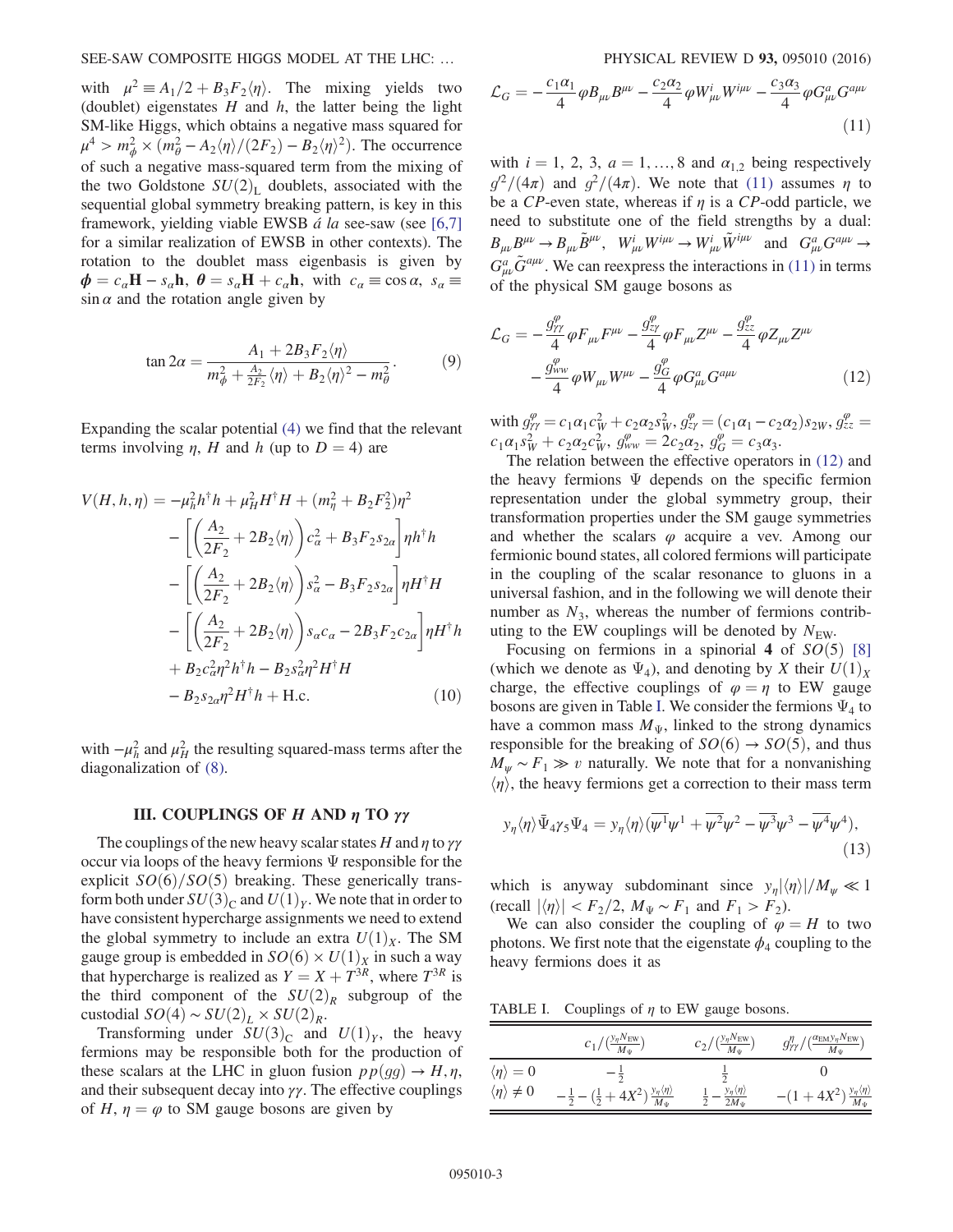TABLE II. Ratios  $r_{XY}$  for H and  $\eta$ .

<span id="page-4-3"></span>

|   | $r_{ZZ}$                                      | $r_{Zv}$                                      | $r_{WW}$                                 |
|---|-----------------------------------------------|-----------------------------------------------|------------------------------------------|
| n | $\frac{2.718}{(1+4X^2)^2}$ $r_\eta$           | $\frac{1.9}{(1+4X^2)^2}$ $\mathbf{r}_{\eta}$  | 21.11<br>$\frac{21.11}{1+4X^2}$ $r_\eta$ |
|   | $3.682 + 4.356X^2 + 1.289X^4$<br>$(1+4X^2)^2$ | $5.917 + 20.77X^2 + 18.24X^4$<br>$(1+4X^2)^2$ | 21.11<br>$+4X^2$                         |

$$
y_{\phi}\phi_4 \bar{\Psi}_4 \gamma_4 \Psi_4 = y_{\phi}\phi_4(\overline{\psi^1}\psi^3 + \overline{\psi^2}\psi^4) + \text{H.c.}
$$
 (14)

The mixing between  $\phi$  and  $\theta$  yields a correction to the heavy fermion mass term after EWSB

$$
y_{\phi} s_{\alpha} v(\overline{\psi^1} \psi^3 + \overline{\psi^2} \psi^4) + \text{H.c.}, \qquad (15)
$$

where  $v = \langle h \rangle$  is the Higgs vev. In this case

$$
c_1 = (1/2 + 4X^2)y_{\phi}^2 \frac{s_{\alpha}v}{M_{\Psi}^2}, \qquad c_2 = \frac{y_{\phi}^2}{2} \frac{s_{\alpha}v}{M_{\Psi}^2}, \qquad (16)
$$

which yield a coupling of  $H$  to photons given by  $g_{\gamma\gamma}^H=-\frac{N_{\rm EW}y_\phi^2s_\alpha v}{M_\Psi^2}$  $\frac{N\mathcal{Y}^z_\phi s_\alpha v}{M_\Psi^2} (1+4X^2)\alpha_{\text{EM}}.$ 

From [\(12\)](#page-2-1), the partial decay width of either H or  $\eta$  into photons is given by

$$
\Gamma(\varphi \to \gamma \gamma) = \frac{(g_{\gamma \gamma}^{\varphi})^2}{64\pi} m_{\varphi}^3. \tag{17}
$$

The relation between the branching ratio of either H or  $\eta$  into photons and into other vector bosons, namely  $r_{XY} = \Gamma(\varphi \to XY)/\Gamma(\varphi \to \gamma \gamma)$  is shown in Table [II](#page-3-0), with  $r_{\eta} \equiv M_{\Psi}^2/(y_{\eta} \langle \eta \rangle)^2$ .

For a canonical choice  $X = \pm 1/2$ , the ratios for the heavy Higgs H are  $r_{ZZ} = 1.2$ ,  $r_{Z\gamma} = 3.1$  and  $r_{WW} = 5.3$ , whereas for the  $\eta$  particle they are a function of the fermion masses and couplings, namely  $(r_{ZZ}, r_{Z\gamma}, r_{WW}) = r_{\eta} \times (0.7, 0.5, 5.3)$ .

#### IV. DIPHOTON SIGNATURES AT THE LHC

Using the results from the previous section, we now analyze the possibility that either  $H$  or  $\eta$  in our framework correspond to the potential diphoton resonance observed by both ATLAS and CMS around  $m_{\omega} \sim 750$  GeV. We first note that in order for any new scalar  $\varphi$  to have a sizeable branching fraction into  $\gamma\gamma$ , its tree-level decays into other SM particles should be absent or heavily suppressed. Then, for  $\varphi = \eta$ , the term  $\eta h^{\dagger} h$  in [\(10\)](#page-2-3) poses a potentially important obstacle towards achieving a sizeable Br( $\eta \rightarrow \gamma \gamma$ ). The partial width  $\Gamma(\eta \rightarrow hh)$  is given by

$$
\Gamma(\eta \to hh) = \frac{\kappa_{\eta hh}^2}{8\pi m_\eta} \sqrt{1 - \frac{4m_h^2}{m_\eta^2}}
$$
(18)

<span id="page-4-1"></span><span id="page-4-0"></span>with

$$
\kappa_{\eta h h} = -\bigg[\bigg(\frac{A_2}{2F_2} + 2B_2\langle\eta\rangle\bigg)c_\alpha^2 + B_3F_2s_{2\alpha}\bigg],\qquad(19)
$$

such that the relation  $\Gamma(\eta \to hh) \lesssim \Gamma(\eta \to \gamma \gamma)$  would lead to

$$
\kappa_{\eta h h} \lesssim \frac{Q_{\Psi}^4 y_{\eta}^2 \alpha_{\rm EM}^2}{4\pi^2} \frac{m_{\eta}^2}{M_{\Psi}}
$$
(20)

with  $Q_{\Psi} = \sqrt{1 + 4X^2}$  being the electric charge of the heavy fermions running in the loop which mediates  $\eta \rightarrow \gamma \gamma$ . After EWSB  $\kappa_{nhh} \neq 0$  also gives rise to singletdoublet mixing, such that the singletlike mass eigenstate inherits a small amount of the Higgs couplings to SM particles. While the value of this mixing  $\beta$  is constrained by a combination of LHC measurements of Higgs signal strengths and EW precision observables to  $s_\beta < 0.32$  at 95% C.L. for  $m_n \sim 750$  GeV [\[9\],](#page-5-4) admixtures below this value may still yield  $\Gamma(\eta \to WW, ZZ, t\bar{t}) \gg \Gamma(\eta \to \gamma \gamma)$ .

We emphasize here that  $Br(\eta \to \gamma \gamma) \ll 1$  does not necessarily rule out the possibility of accounting for the diphoton excess (on the contrary, if the ATLAS favored diphoton width  $\Gamma_{\gamma\gamma} \sim 45$  GeV [\[1\]](#page-4-0) is confirmed, this will generically imply  $Br(\varphi \to \gamma \gamma) \ll 1$ ). However, given the diphoton cross section compatible with the excess, whose best-fit value is given by [\[10\]](#page-5-5)

$$
\sigma(pp \to \varphi \to \gamma\gamma) = 6.2 \pm 1.0 \text{ fb}, \tag{21}
$$

current limits from LHC Run 1 searches in other final states may yield stringent limits on the value of X and  $r_{\eta}$ . In particular,  $r_{ZZ} \lesssim 13$ ,  $r_{Z\gamma} \lesssim 7$ ,  $r_{WW} \lesssim 45$ ,  $r_{hh} \lesssim 41$  at 95% C.L. from LHC searches at 8 TeV (see e.g. [\[10\]](#page-5-5)), such that for  $X = \pm 1/2$ ,  $r_n \lesssim 10$  is required [\[11\]](#page-5-6) to satisfy these bounds. LHC Run 2 may nevertheless be able to explore decays of the resonance beyond  $\gamma\gamma$ , into other states such as  $WW$ , ZZ and Z $\gamma$ .

For  $\varphi = H$ , since H and h do not mix (by construction), H does not have a priori any dangerous tree-level decays into SM particles. Moreover, in this case the constraints from Run 1 on  $r_{XY}$  are automatically satisfied for  $X =$  $\pm 1/2$  [and in general for  $X \sim \mathcal{O}(1)$ ]. The cross section  $\sigma(pp \to H \to \gamma\gamma)$  needed to accommodate the diphoton excess, its best-fit value given by [\(21\),](#page-3-1) can be related to the fermion parameters responsible for the production and decay. The production cross section  $\sigma_{XS}(gg \to H)$  is only dependent on  $g_G^H$  in [\(12\),](#page-2-1) and its value at 13 TeV LHC is (see e.g. [\[10\]](#page-5-5))

$$
\sigma_{XS}(gg \to H) \simeq \left(\frac{g_G^H}{\text{TeV}^{-1}}\right)^2 \times 100 \text{ pb.} \tag{22}
$$

<span id="page-4-2"></span>The effective coupling  $g_G^H$  can be expressed in terms of  $g_G^H$ as  $g_G^H = g_{\gamma\gamma}^H \times \alpha_3 / (6\alpha_{\text{EM}} Q_{\Psi}^2) \gg g_{\gamma\gamma}^H$ . This allows us to write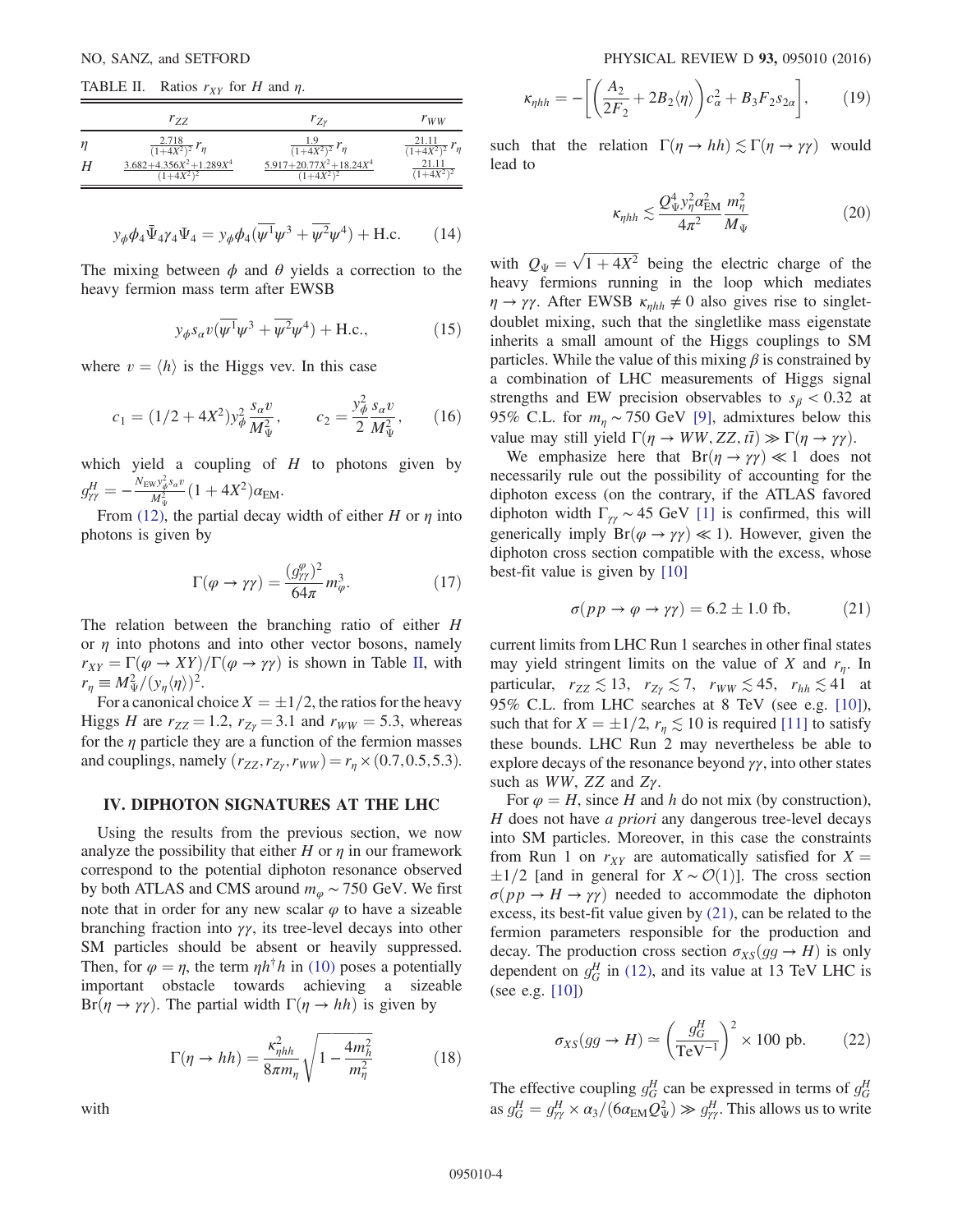$\sigma(p \, p \rightarrow H \rightarrow \gamma \gamma)$  solely as a function of  $g_{\gamma\gamma}^H$  (assuming the dominant decay mode of  $H$  is into gluons, which is the case in our scenario)

<span id="page-5-0"></span>
$$
\sigma(pp \to H \to \gamma\gamma) \simeq \left(\frac{g_{\gamma\gamma}^H}{\text{TeV}^{-1}}\right)^2 \times 13 \text{ pb.} \tag{23}
$$

<span id="page-5-2"></span><span id="page-5-1"></span>Combining [\(21\)](#page-3-1) and [\(23\)](#page-4-3) results in a preferred value  $(g_{\gamma\gamma}^H)^{-1} \sim 45 \text{ TeV}$ . Using the results from Sec. [III](#page-2-4), assuming  $X = \pm 1/2$  and  $y_{\phi} \sim \mathcal{O}(1)$ , this translates into

$$
(M_{\Psi}/v)^2 \simeq 2N_{\text{EW}}.\tag{24}
$$

<span id="page-5-4"></span><span id="page-5-3"></span>As we expect  $M_{\Psi} \sim F_1 \sim \text{TeV}$ , this leads to an estimate on the number of degrees of freedom contributing to the diphoton coupling, namely  $N_{\text{EW}} \approx \mathcal{O}(5 - 10)$ , which incidentally matches the expectation from fermions transforming under a low representation of  $SO(5)$ .

#### <span id="page-5-5"></span>V. ASTROPHYSICAL AND COSMOLOGICAL **CONSEQUENCES**

<span id="page-5-6"></span>There are a number of possible cosmological and astrophysical consequences of this scenario which deserve a more detailed study, and which we discuss below.

<span id="page-5-7"></span>Let us discuss first the implications for DM. The neutral heavy fermions in our model can play the role of DM, with the resonance  $\varphi$  playing the role of a DM mediator. Similar scenarios have been discussed in the literature in the context of radion/dilaton and axion mediators, for the CP-even [\[12\]](#page-5-7) and CP-odd [\[13\]](#page-5-8) cases. In our case, the DM mediator should be a  $CP$ -odd  $\eta$ , since then the annihilation cross section is s-wave unsuppressed. In this context a simple choice is then  $X = \pm 1/2$  for one fermion multiplet, which leads to two neutral fermions. Among these, the lightest one will be DM, with a small splitting with the next state of order  $(y_{\phi} v s_{\alpha}/M_{\psi})^2$  or  $(y_{\eta} \langle \eta \rangle / M_{\psi})^2$ . This will lead to a model similar to inelastic DM [\[14\]](#page-5-9) or pseudo-Dirac DM [\[15\],](#page-5-10) with coannihilations playing an important role. The main annihilation process would be to gluons, as  $\varphi$  decays predominantly to gluons. The relic abundance is then proportional to the combination  $4\pi^3 M_\psi^2/(\gamma_\eta \alpha_s)^2$ . Values in the range  $M_\Psi \sim$ TeV and  $y_n \lesssim \mathcal{O}(1)$  lead to a relic abundance in agrement with Planck [\[16\]](#page-5-11).

DM in this scenario would also produce  $\gamma$  rays via the coupling of  $\varphi$  to  $\gamma\gamma$  and  $Z\gamma$ . Understanding the correlations <span id="page-5-8"></span>of the 750 GeV signal with possible lines in the spectrum measured by Fermi-LAT and HESS [\[17\]](#page-5-12) could lead to a selection of fermionic representations in this model.

<span id="page-5-9"></span>Finally, there is a tantalizing correlation between DM and baryogenesis in this model. As we mentioned before, efficient annihilation requires a pseudoscalar  $\eta$  mediator, and the generation of the diphoton signal implies  $\eta$  would get a vev, hence breaking spontaneously CP. Additional fermionic states, new scalars and CP violation are excellent starting points to explore EW baryogenesis [\[18\]](#page-5-13) in this model.

#### VI. SUMMARY

<span id="page-5-12"></span><span id="page-5-11"></span><span id="page-5-10"></span>In this paper we have presented an explanation of the diphoton signal seen by ATLAS and CMS in terms of a fully natural composite Higgs model. The model features a new spectrum of composite scalars, with masses of order TeV. We find that these new states can decay via loops of vectorlike heavy fermions and reproduce the observed diphoton excess. The mass hierarchy between the Higgslike doublet and the new scalars is a crucial and natural feature of the see-saw composite Higgs model, and thus the new states are completely natural components of the model.

<span id="page-5-13"></span>We have also identified a potential dark matter candidate: with a suitable  $U(1)_X$  charge assignment the vectorlike fermions can form neutral states that will behave as inelastic/pseudo-Dirac DM. For natural values of the model parameters we find that the model leads to successful relic abundance.

Arriving at a satisfying solution to the hierarchy problem without resorting to fine-tuning is a long standing challenge. Most potential solutions to the problem lead to us to expect new resonances around the TeV scale. If the recent diphoton signal is the first such observation, we believe the model we have presented succeeds in explaining the data in a coherent, and most importantly natural, fashion.

#### ACKNOWLEDGMENTS

J. M. N. is supported by the People Programme (Marie Curie Actions) of the European Union Seventh Framework Programme (FP7/2007-2013) under REA Grant Agreement No. PIEF-GA-2013-625809. The work of V. S. and J. S. is supported by the Science Technology and Facilities Council (STFC) under Grant No. ST/L000504/1.

- [1] ATLAS Collaboration, Report No. ATLAS-CONF-2015- 081, CERN, Geneva, 2015.
- [2] CMS Collaboration, Report No. CMS-PAS-EXO-15-004.
- [3] D. B. Kaplan, H. Georgi, and S. Dimopoulos, Composite Higgs scalars, Phys. Lett. 136B[, 187 \(1984\);](http://dx.doi.org/10.1016/0370-2693(84)91178-X) M. J. Dugan, H. Georgi, and D. B. Kaplan, Anatomy of a composite